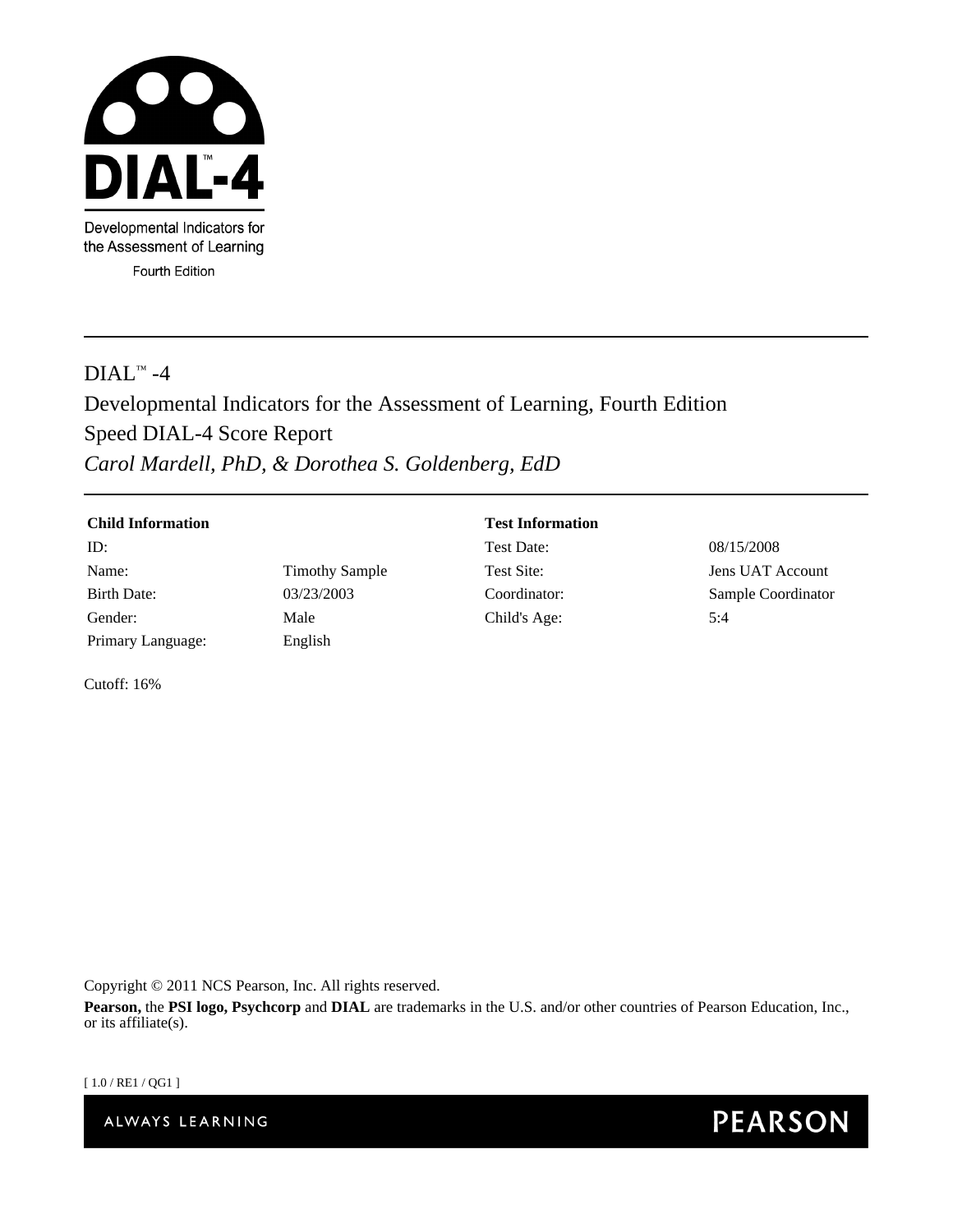# **SCORE SUMMARY**

The Speed DIAL-4 (Developmental Indicators for the Assessment of Learning-Fourth Edition) is an individually administered developmental screening test designed to identify young children in need of interventions or further assessment. The Speed DIAL-4 test provides information about developmental skills such as how the child uses his/her body (motor skills), knowledge of basic concepts like counting and colors (conceptual skills), and the child's use of language.

The skills measured on the Speed DIAL-4 are proven to help predict a child's success in the classroom. The Speed DIAL-4 screening test can help parents and teachers decide if the child's skills are appropriate for his/her age or if further testing or interventions are needed. This information can help with planning the child's education and, if necessary, can help parents and teachers address any needs the child may have at home or in school settings. The Speed DIAL-4 provides scores that show how the child's developmental skills compare with those of a national norm group - a group of typical children from across the United States who are the same age as the child. The table below lists Timothy Sample's scores.

|                     | <b>Decision</b>        |                               |                                 |            |                                                    |  |  |  |  |
|---------------------|------------------------|-------------------------------|---------------------------------|------------|----------------------------------------------------|--|--|--|--|
|                     | <b>Cutoff</b><br>Level | OK/<br><b>Potential Delay</b> | <b>Standard</b><br><b>Score</b> | Percentile | <b>National Percentile</b><br>99<br>10<br>25<br>50 |  |  |  |  |
| <b>Speed DIAL-4</b> | 16%                    | Potential Delay               | 75                              |            |                                                    |  |  |  |  |

\_\_\_\_\_\_\_\_\_\_\_\_\_\_\_\_\_\_\_\_\_\_\_ \_\_\_\_\_\_\_\_\_\_\_\_\_\_\_\_\_\_\_\_\_\_\_

Signature Title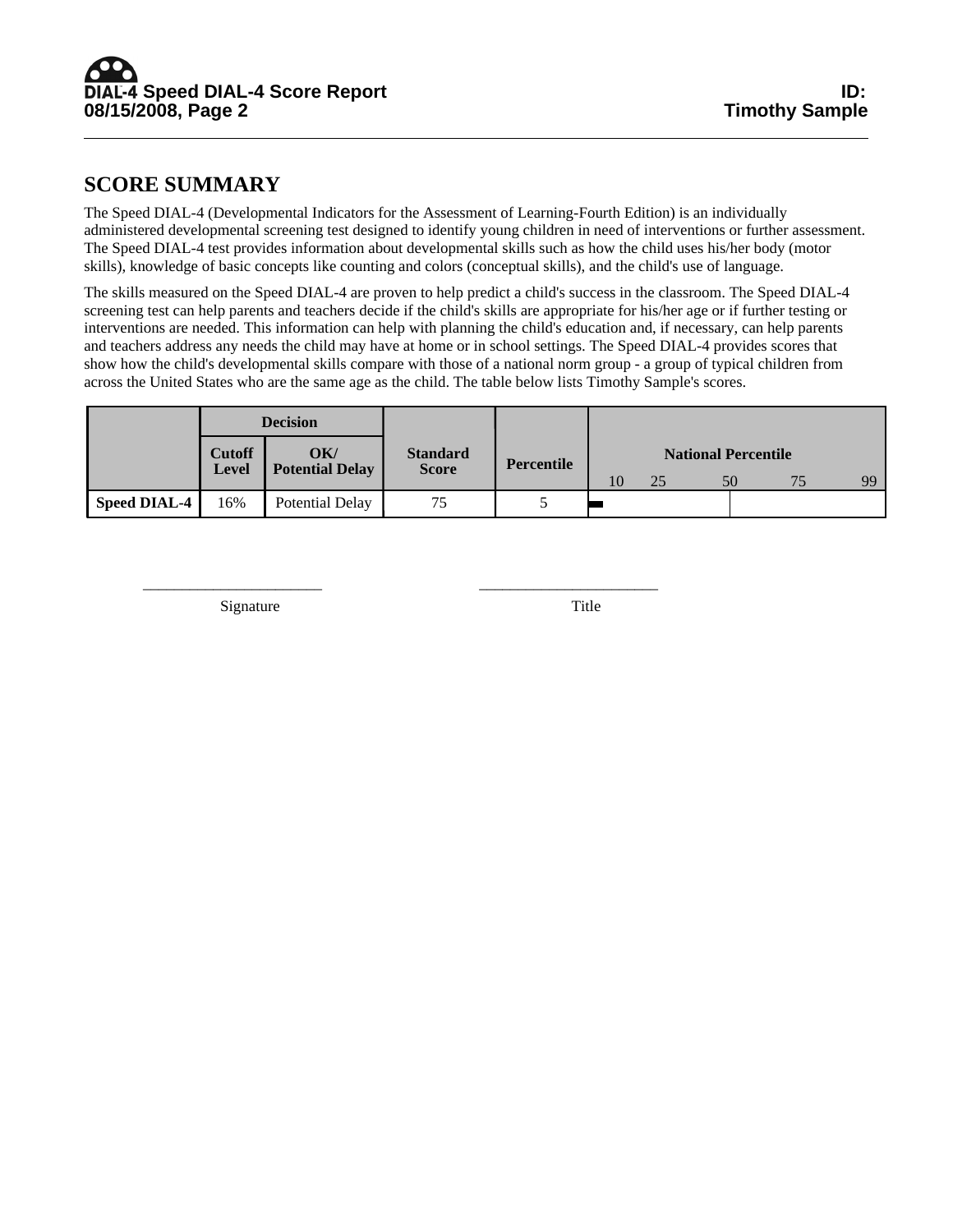# **RAW SCORES**

- 1. 8
- 2. 5
- 3. 8
- 4. 7
- 5. 4
- 6. 24
- 7. 9
- 8. 14
- 9. 7
- 10. 14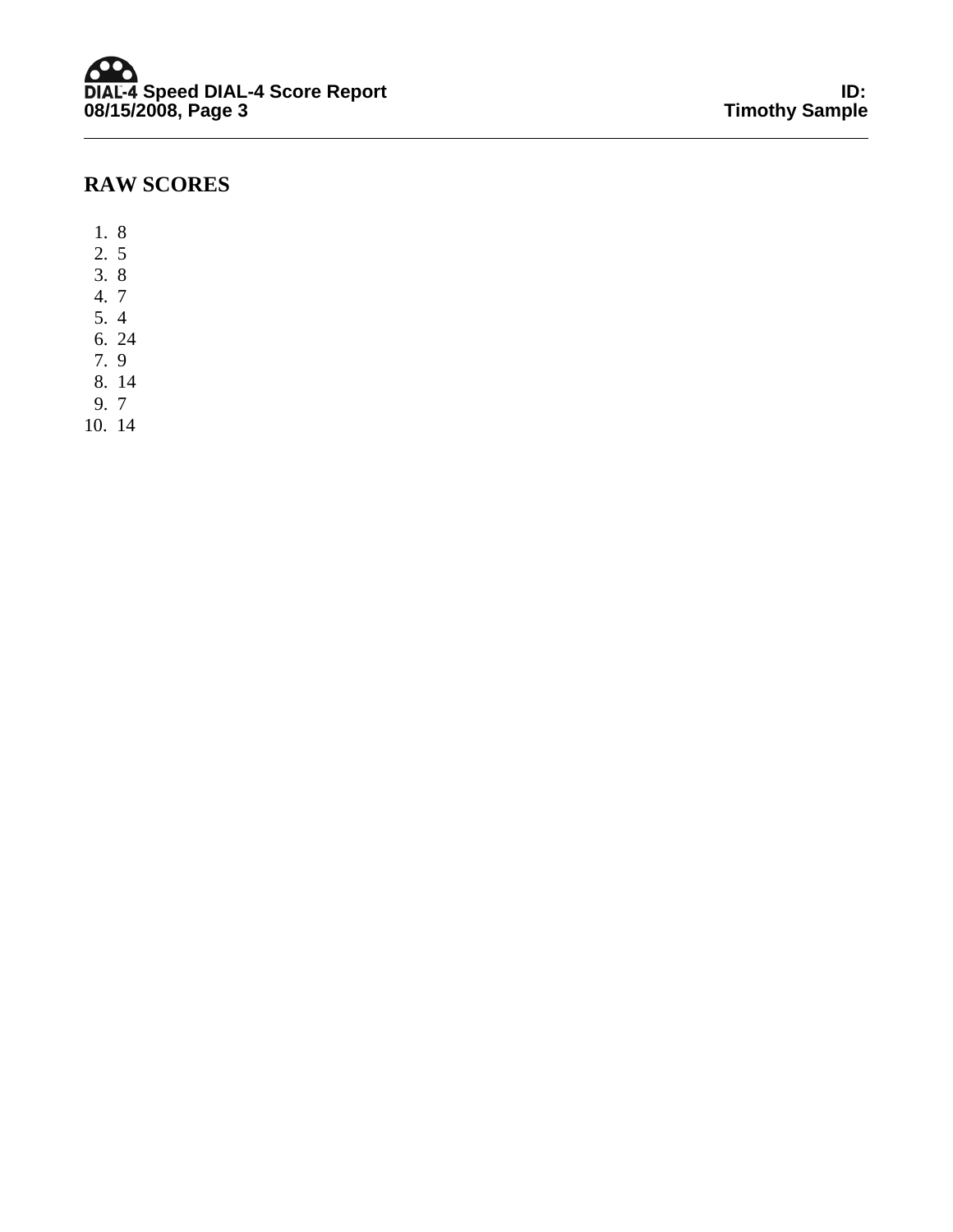# **PARENT-CHILD ACTIVITIES**

#### **Your role is very important!**

As a parent (or caregiver), YOU are your child's first and most important teacher. You can support your child by showing how learning can be fun. By following your child's interests at a natural pace, you can promote a full and happy childhood and success in school.

#### **Watch and Learn**

Every child has different interests, skills, and attention span. Try to observe your child's behaviors, watching for new tasks or interests that may be good times to sit down with your child. Pay attention to what your child chooses to do most often, and find ways to work new tasks into something he or she already does well. When you follow your child's pace, it will be easier to know when it's time for a new task, or when it's time for a break.

#### **Make Time to Be Together**

Your days are busy, but there are ways to show your child that he or she is important to you. It's a good idea to do things, such as mealtime and bedtime, at the same time every day so your child knows what to expect. Your child will enjoy even a short time when you can give your full attention. If you are asked to play when you are too busy, give another time to your child and an option of other things to do for the time being. Be sure to keep your promise to play later.

#### **Lead by Showing**

Children like to do what they see older children or adults doing. Make learning activities part of the culture of your home. Read for your own pleasure, and keep books, magazines, or newspapers in your home to show your child that reading is important to you. Go to cultural events or classes for adults at local libraries, museums, and parks - many are offered at little or no cost.

#### **Be Practical**

Some parents feel pressure for their children to be the best in everything. Be sure to show love and affection for your child often and for no special reason. Try not to compare your child to other children, including your other children. Remember that all kinds of skills have value, not only school or sports performance. Young children are learning all the time, and social and life skills are quite valuable. Teaching your child how to have fun and how to rest can be good lessons, too.

#### **Assist Being Independent**

Children can often do a lot more than you expect. Encourage your child to desire to do things on his or her own. Often this means involving your child in your family's everyday activities. He or she may be able to help with chores, such as putting dishes on a low shelf. Even if things aren't done perfectly (or quickly), your child will be proud to help. Once your child picks a task, allow him or her enough time to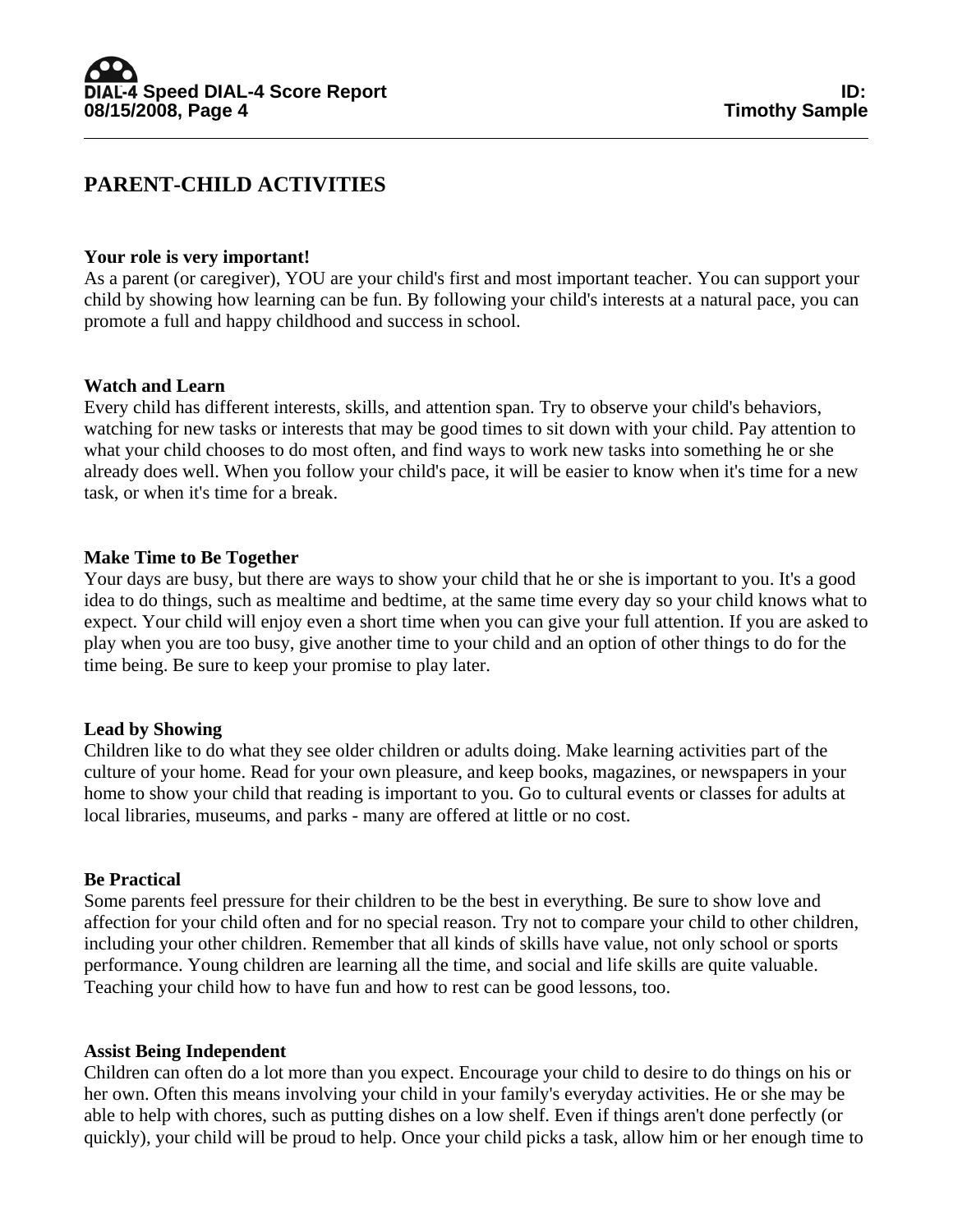do it well before moving on to a new task.

# **Your Child's Space**

Fewer items in a space can help a young child to pay attention, while a space with lots of toys or books can be too exciting. Use low shelves with a few toys or books at a time, and rotate items in when your child is ready for a change. Have one low shelf for crayons, paper, or other items that your child can use with or without you. Whenever possible, provide child-sized furniture and other items, such as small blunt-nosed scissors or small plates and cups. Children often prefer real items, such as wooden spoons and bowls like yours, over plastic toy versions.

# **Keep Trying**

Don't worry about small setbacks or be surprised when an activity or item your child loved one day is ignored the next. Your child is always growing into new ideas and talents. Keep in mind that repeating things is helpful for young children; you don't need to find a new place to visit every week or a brand-new story to read every night. Repeating instructions and taking small steps in learning a new task is normal. If you or your child feels frustrated, set the task aside for a while or offer nonfood rewards for trying. As your child learns, watch for things he or she enjoys and does well. Your praise will help your child to keep trying until he or she succeeds.

# **Have Fun**

Show your child you are happy when he or she does a good job, and be upbeat even when you need to correct an error (or clean up a mess!). The way your child does a task and what she or he thinks is a task "well done" may be different from what you think. Allow plenty of time and space for trial and error. Find ways to play with your child that you enjoy, too. Whether you're playing games to teach or purely for fun, plan to stop playing before either of you get too tired or bored. If the end of playtime is still fun, your child will look forward to the next time. The next few pages provide ideas for games and activities you can share with your preschool or kindergarten child. Resources and references are listed at the end of each skill area. You may also want to visit http://www.familyeducation.com/home/, an online network of learning resources for parents, teachers, and children of all ages.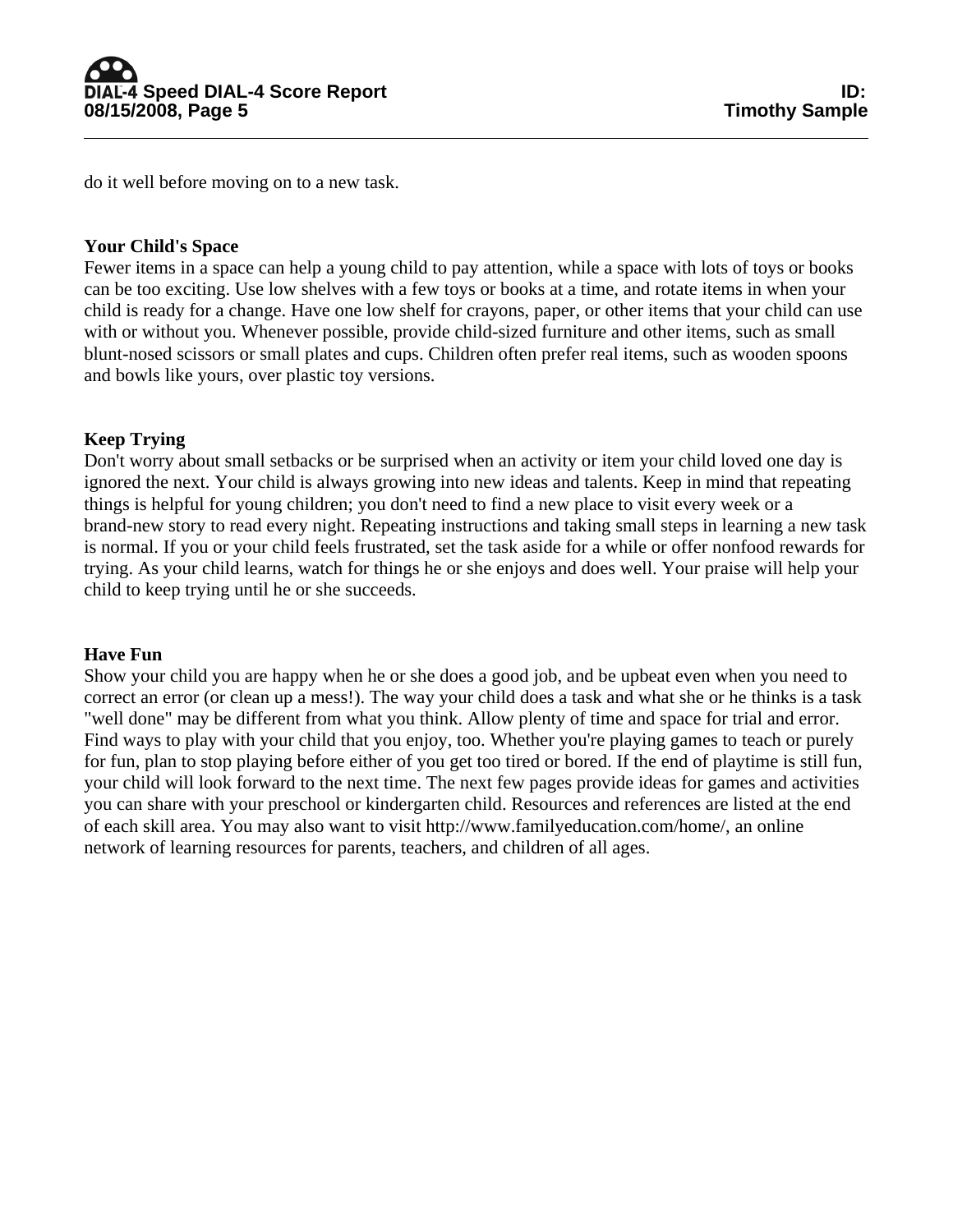# **DEVELOPING MOTOR SKILLS**

Promoting large-muscle skills, small-muscle skills, and skills that depend on the eyes and hands working together will give your child confidence and help him or her develop independence.

# **Large-Muscle Activities**

Building large-muscle strength is important for children's balance, coordination, and posture, and it helps them to develop other skills such as writing. Some activities to build large muscles are:

- *Walking* forward, sideways, backward, and marching.
- *Balancing games*, such as walking on a piece of string or tape on the floor, or along a sidewalk crack or low curb outside. Also practice walking on uneven surfaces (e.g., sand, rocks, pillows/cushions on the floor).
- *Kicking, bouncing, throwing, and catching games* with objects of different sizes and weights (e.g., beanbags, beach balls, soccer balls). Make up games of throwing balls or beanbags into an empty container, or play a game of soccer or basketball without keeping score.
- *Jumping games,* such as hopscotch or jumping rope. Play "Follow the Leader" with hopping and skipping.
- *Swinging, sliding, and climbing* at a park or indoor playground.
- *Riding bikes, tricycles, scooters, or other ride-on toys.*
- *Pulling or pushing* wagons or carts.
- *Building and going on a race* using common objects (e.g., crawling under chairs and tables, jumping over a stack of books, walking on crooked lines, weaving between toys on the floor).
- *Dancing* or other free movement to music/songs (e.g., "Ring Around the Rosie").

# **Small-Muscle Activities**

Having good finger, wrist, and hand strength, skill, and coordination helps with many daily tasks, including eating, dressing, and writing. Some activities to build small muscles are: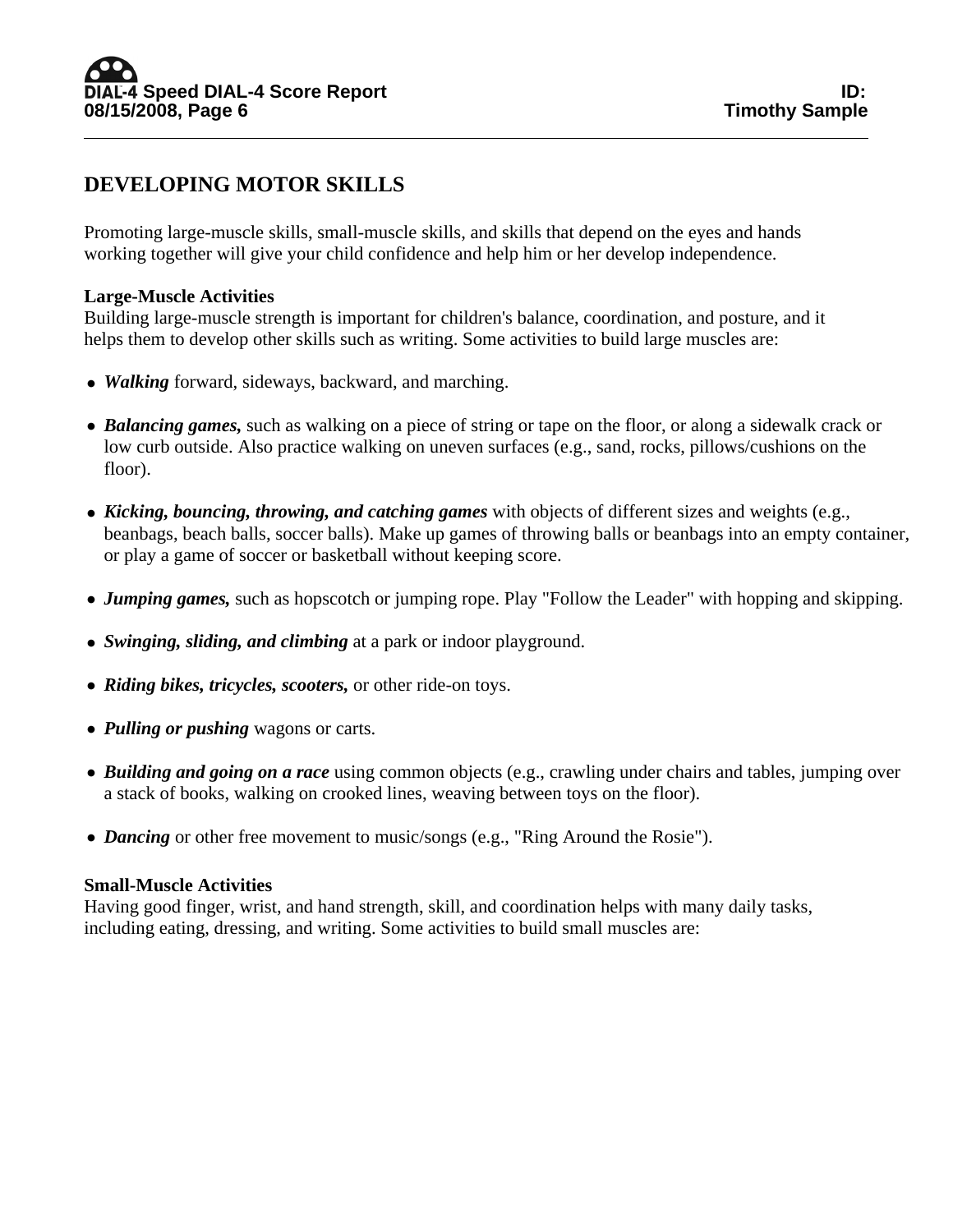- *Molding clay* by squeezing, pinching, and shaping it into objects or animals.
- *Building with blocks* of all sizes, shapes, and textures. Use ring stackers and puzzles to practice putting things together.
- *Putting small objects in containers,* such as plastic bottle caps into a box with a small opening. Always supervise your child when he/she is playing with small objects.
- *Lacing or threading*, such as stringing beads, cereal pieces, or macaroni onto pipe cleaners.
- *Drawing and coloring* using crayons, colored pencils, markers, chalk, etc. Bathtub crayons are great tools to make bath time fun and educational!
- *Cutting* out shapes or pictures from old catalogs or magazines. Use holepunches or other shape punches to make designs or patterns.
- *Playing with toys* with dials to turn, lids to twist, keys to wind up, or strings to pull.
- *Putting clothes on dolls or toy animals*, especially clothes with zippers, buttons, or snaps.
- *Common tasks*, such as using a trigger sprayer to water plants, closing zipper-lock plastic bags, or squeezing out sponges filled with water.

# **Resources**

#### *http://www.healthychildren.org*

HealthyChildren.org is a parenting website created by pediatricians with information from the American Academy of pediatrics' publications and child health resources.

# *http://www.gameskidsplay.net/*

This listing of kids' games includes rules for playground games and verses for jump-rope rhymes.

# *http://www.serve.gov/lrlm.asp*

Let's Read. Let's Move. This website was created to combat childhood obesity and summer reading loss by engaging youth in physical activity and encouraging summer reading. It is led by the Corporation for National and Community Service in collaboration with First Lady Michelle Obama, U.S. Department of Education, U.S. Department of Interior, U.S.Department of Health and Human Services, U.S. Department of Agriculture, and Institute of Museums and Libraries.

# *http://www.zerotothree.org/child-development/*

ZERO TO THREE is a national nonprofit organization that provides information and support to professionals, policymakers, and parents in order to improve the lives of infants and toddlers.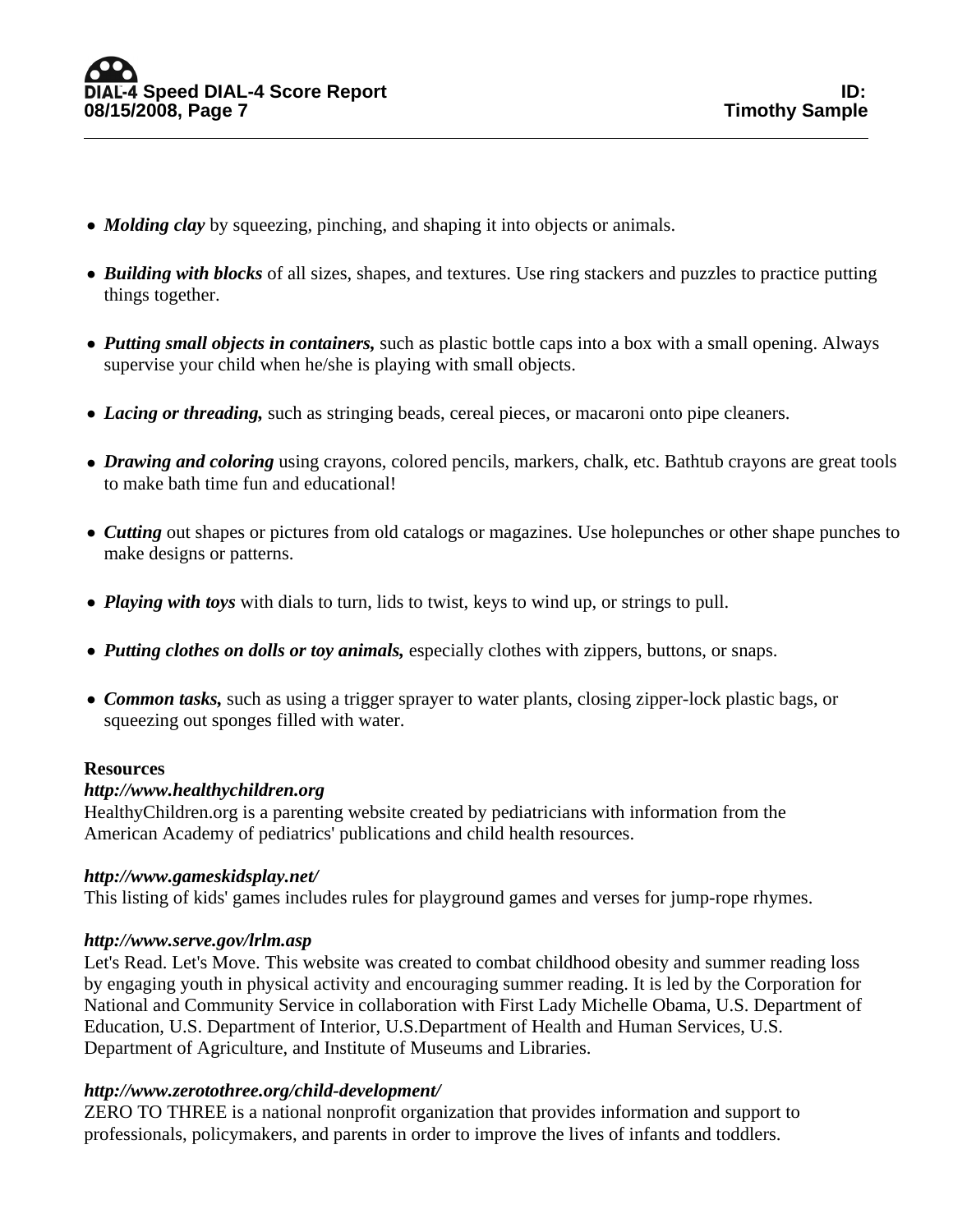# *http://donnayoung.org/penmanship/k\_1.htm*

This website offers free printable handwriting exercises (e.g., how to print letters, numbers).

# *http://www.do2learn.com/activities/artprojects/howtodraw/index.htm*

This website provides free, step-by-step, simple instructions for drawing basic figures such as dogs, people, flowers, houses, etc.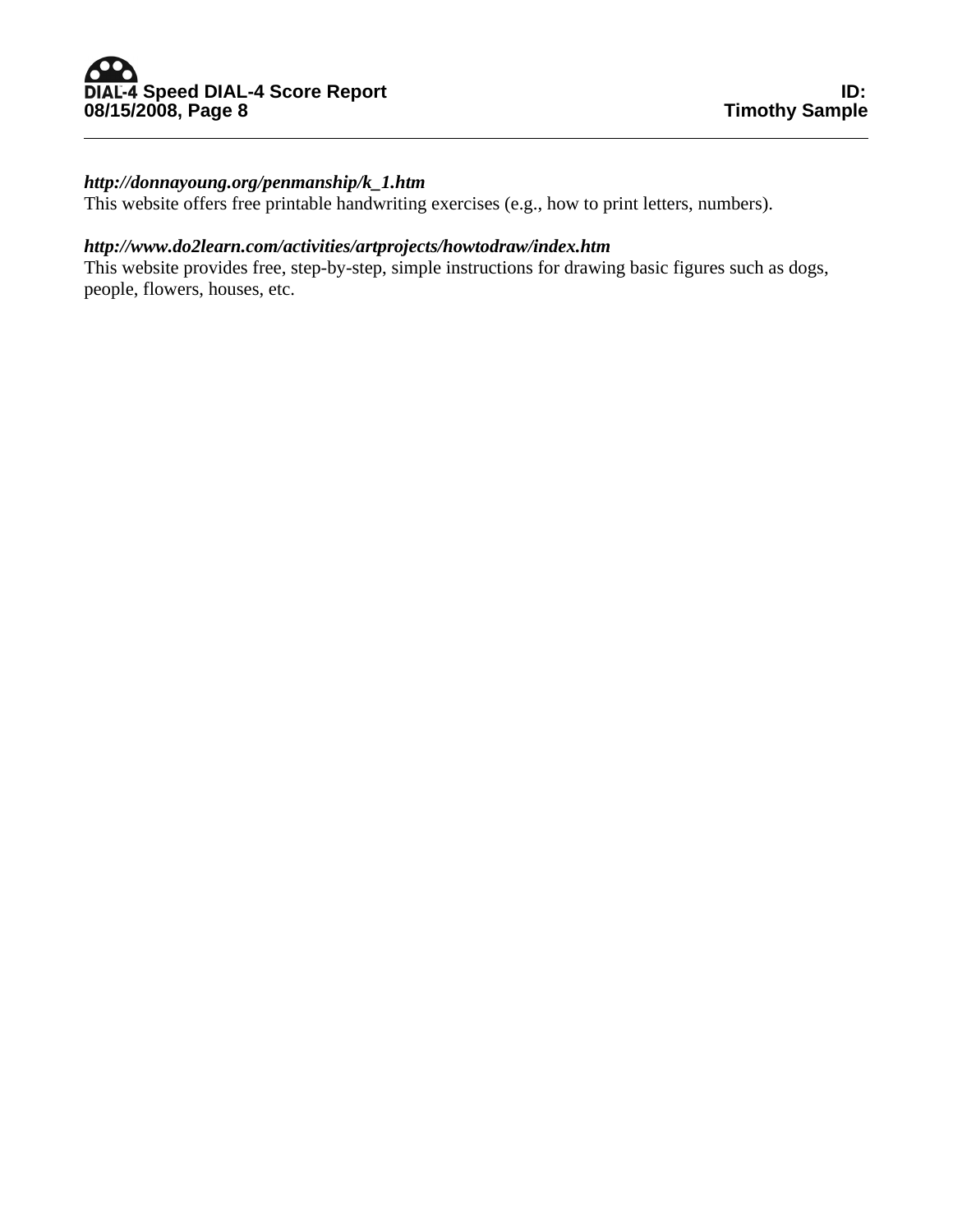# **DEVELOPING CONCEPT SKILLS**

Learning basic concepts such as colors, sizes, shapes, and numbers helps children understand new words and ideas. It also gives children ways to tell you about what they see or want.

- *Name parts of the body* as you wash during bath time, or ask your child to point to body parts on dolls or toy animals. Even very young children learn to sing "Head, Shoulders, Knees, and Toes" quickly.
- *Play the game "Same and Different"* using pictures from magazines, small toys and other objects, or playing cards for matching games. Start with two piles of pictures or objects and match same items or pictures (e.g., two boats, two pennies, two queens) or match objects that often go together (e.g., a shoe and sock, knife and fork, salt and pepper).
- *Practice counting* by making counting part of your daily routine. Play "Simon Says" and ask children to "Jump two times" or "Wiggle your finger four times" or "Blink one time." In the car or bus, count types of things you see through the window to teach the idea that a number stands for a certain amount. You might count cars of a certain color or model, the number of stoplights during the trip, etc.
- *Name the colors* of your child's most liked toys or shirts to help your child learn the colors he or she sees often. Household items, such as socks or books, can be sorted or arranged by colors. Try a color hunt at home and ask your child to find objects that are the color you name.
- *Compare the shapes and sizes* of common items, or make up a guessing game: "Which is bigger? A raisin or an apple?" Make a game of naming which item doesn't belong by showing your child three small items that look alike and one larger one. Ask your child to find all the objects in the house that are shaped like a circle, square, diamond, etc.
- *Memory games* are fun to play with children. Place various objects on a tray and have your child look at them for 5 seconds. Then, have your child cover his/her eyes and remove an object. Ask your child which object was removed.

# **Resources**

*Toys:* Bingo and lotto games, simple card games like "Go Fish"

Many board games and digital games require memory and matching skills. Look for themes or pictures that your child may be curious about (e.g., animals, a particular cartoon character).

#### *http://www.minimops.com/*

This free website features games and activities for children ages 2 through 5 years.

*http://www.fisher-price.com/fp.aspx?st=10&e=gameslanding&mcat=game\_infant,game\_toddler,game \_preschool*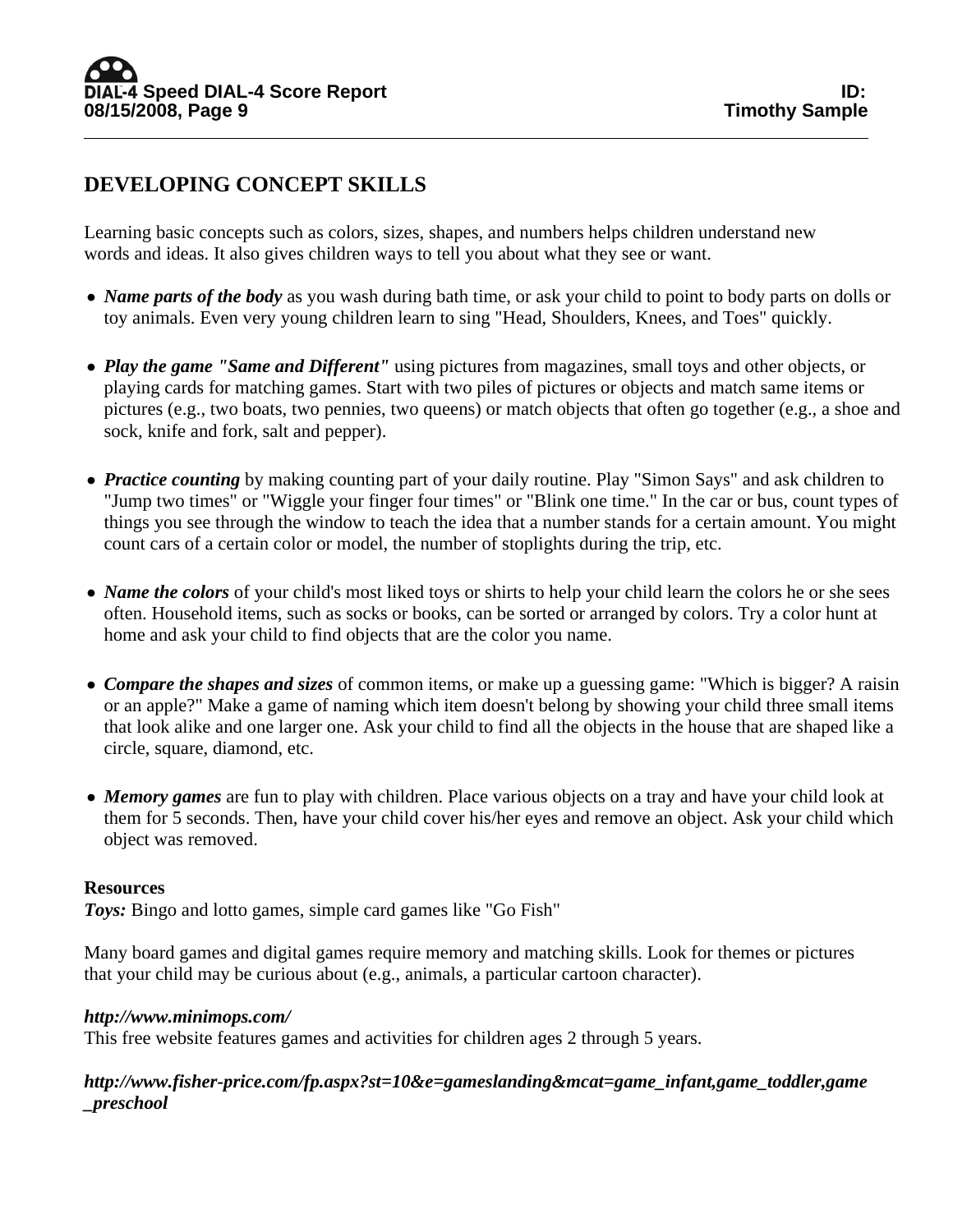The toy and gear manufacturer's website includes a section of online games designed for infants, toddlers, and preschoolers.

#### *http://www.sesamestreet.org/games*

With popular Sesame Street® characters, these free computer video games show children how to sort, count, put like things together, and more.

# *http://pbskids.org/*

Characters including Curious George®, Sid the Science Kid™, and Clifford the Big Red Dog™ show children how to organize, count, put like things together, etc.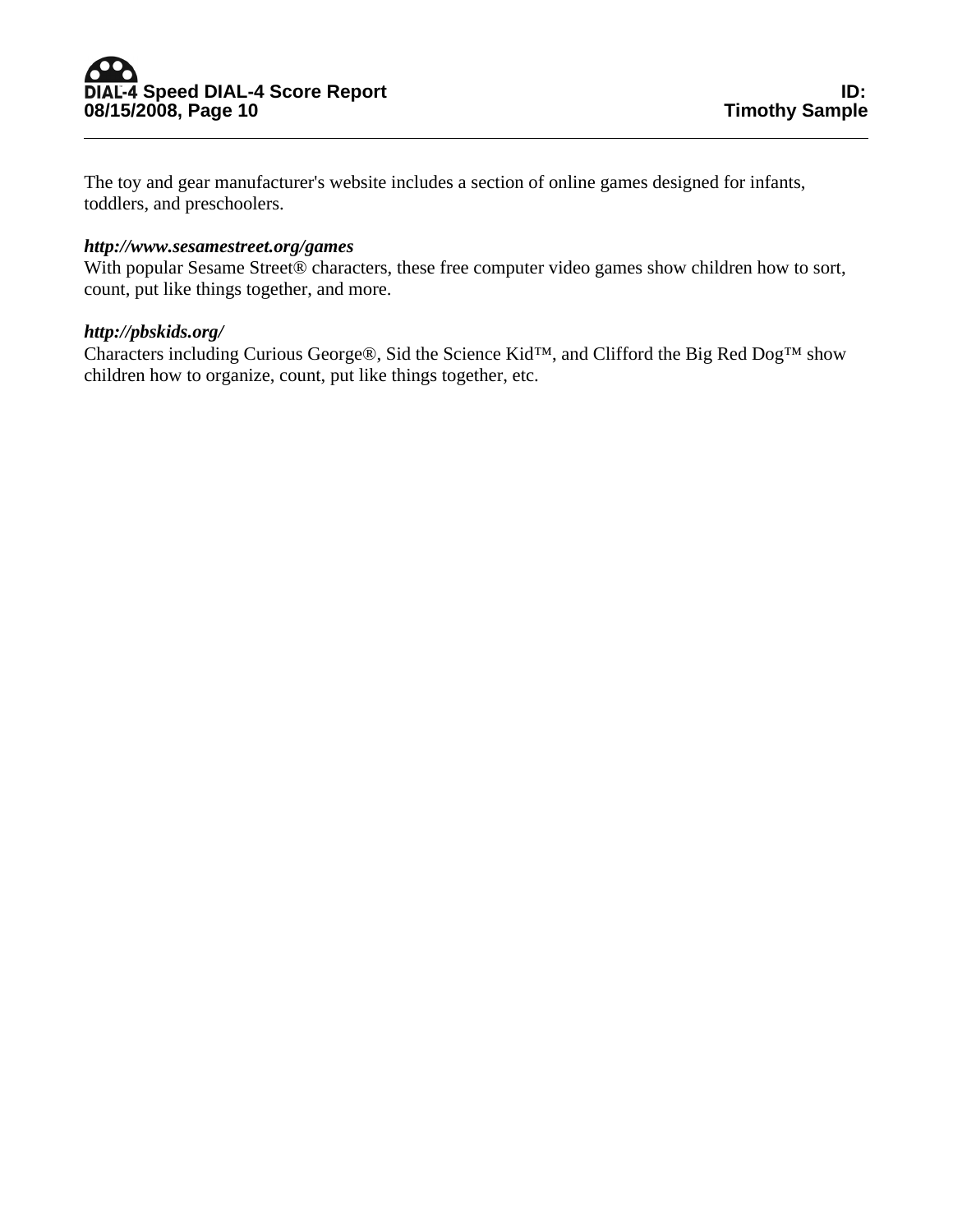# **DEVELOPING LANGUAGE SKILLS**

Being able to perceive, produce,and use words to understand and communicate with others is essential for children to get along well with other people and to learn how to read and write. Children develop language skills by hearing, seeing, doing, and repeating.

- *Read together every day*. Talk about the pictures and ask your child to tell you what's happening. Go to the library and check out books together. Most libraries also have free story time.
- *Sing simple songs or recite nursery rhymes*. Once your child knows a song or rhyme well, surprise your child with funny changes (e.g., a cow says "oink" and a pig says "meow").
- *Make up a story* or act out common tasks with your child (e.g., cooking food, going to the doctor). Use puppets, dolls, and other toys as story props to make it more fun. You can make a book of your child's story, or if you have a video camera, you can film your child's movie.
- *Talk about daily activities* as they happen, such as the steps to make breakfast each morning (e.g., "First we get a bowl then we get the cereal."). Wherever you go, describe the smells, sounds, people, and things that you see.
- *Expand your child's language* by answering him or her with a wellformed sentence that includes a new word or idea. For example, if your child says, "Truck broke," you might respond by saying, "The truck is broken. It needs a new wheel."
- *Play games with sounds and words*, such as clapping out syllables of words, finding an object that starts with a certain sound or letter, and playing opposite-word games (e.g., "Soup is hot but ice cream is \_\_\_\_\_.").
- *Show that printed words have meaning* by showing examples other than in books, such as signs on your street and items at home like food boxes.
- *In the bath using foam letters*, have your child stick the letters on the bathtub wall and make up words or spell a name. Whatever he or she spells, try to sound it out, even if it's a nonsense word!
- *Encourage use of any language* your child hears often. Young children's brains can understand more than one language.

# **Resources**

# *http://www.asha.org/public/speech/development/chart.htm*

# *http://www.asha.org/public/speech/development/parent-stim-activities.htm*

The American Speech-Language-Hearing Association offers information representing, on average, the age by which most children speaking one language will be able to do certain things. The website provides a chart of what your child should be able to do and ideas for activities to improve skills.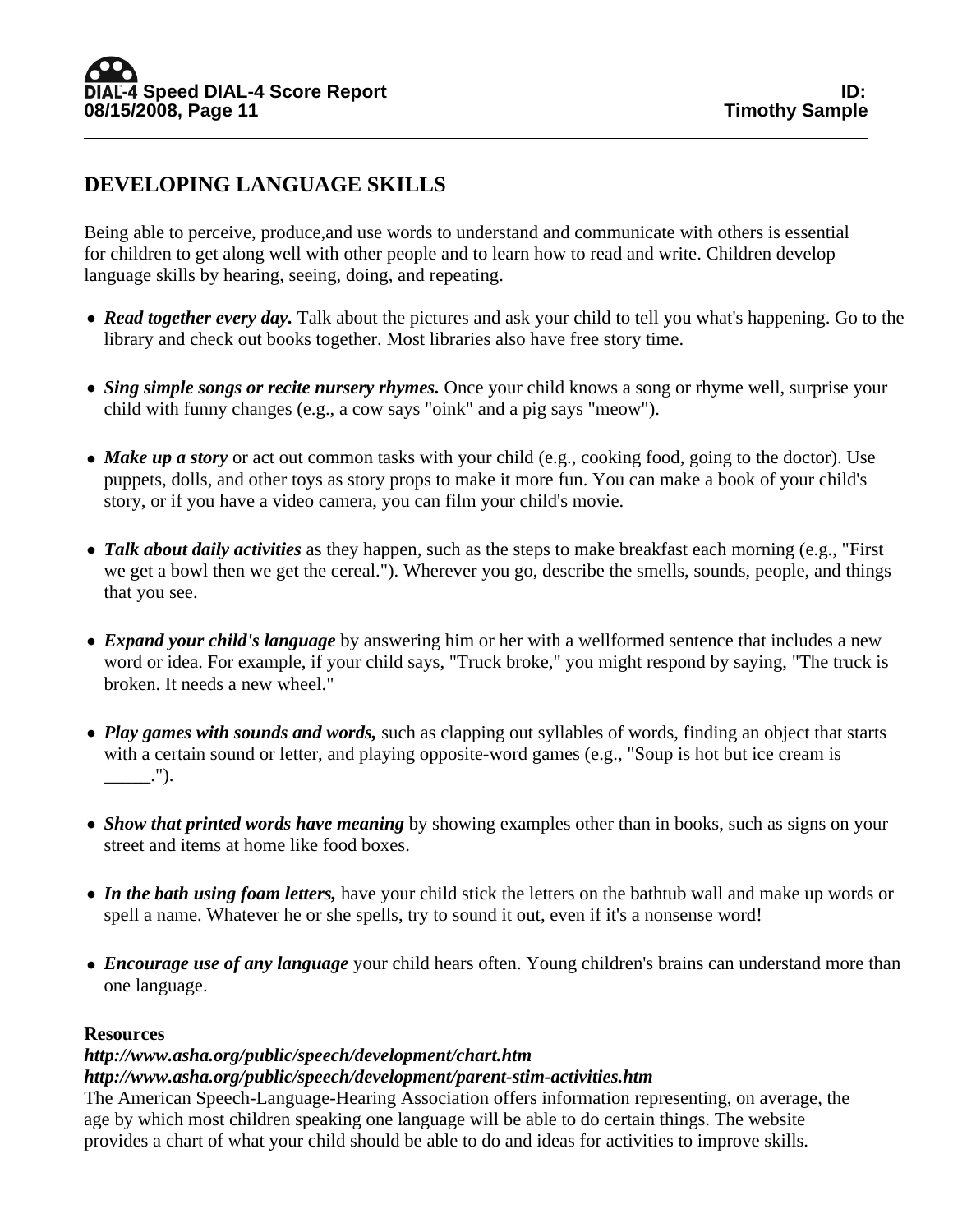# ID: ID: و <mark>DIAL-4</mark> Speed DIAL-4 Score Report<br>08/15/2008, Page 12 08/15/2008, Page 12

# *http://www.readingrockets.org/article/7833*

The Reading Rockets website features reading tips for parents of preschoolers, including tip sheets in other languages. Reading Rockets is an educational first step of WETA, the most popular public television and radio station in Washington, D.C., and is funded by a major grant from the U.S. Department of Education, Office of Special Education Programs.

#### *www.bobbooks.com*

With only four letters in the beginning Bob Books®, your child can sound out all the words and read the whole book on his or her own, thus increasing confidence.

# *http://www.ldonline.org/article/6313*

The Learning Disabilities Association of America has published a speech and language milestone chart online.

# *http://literacynetwork.verizon.org/tln/31days/*

Thirty-one fun activities for you and your child (ages 3 to 5) to do together to help build literacy skills.

# *http://fun.familyeducation.com/preschool/extracurricular-activities/33392.html?detoured=1*

The Family Education Network shares activity ideas for your preschool-aged child to build learning skills.

# *http://www.storylineonline.net/*

This streaming video program features Screen Actors Guild members reading children's books.

# *http://pbskids.org/read*

PBS Ready to Learn Program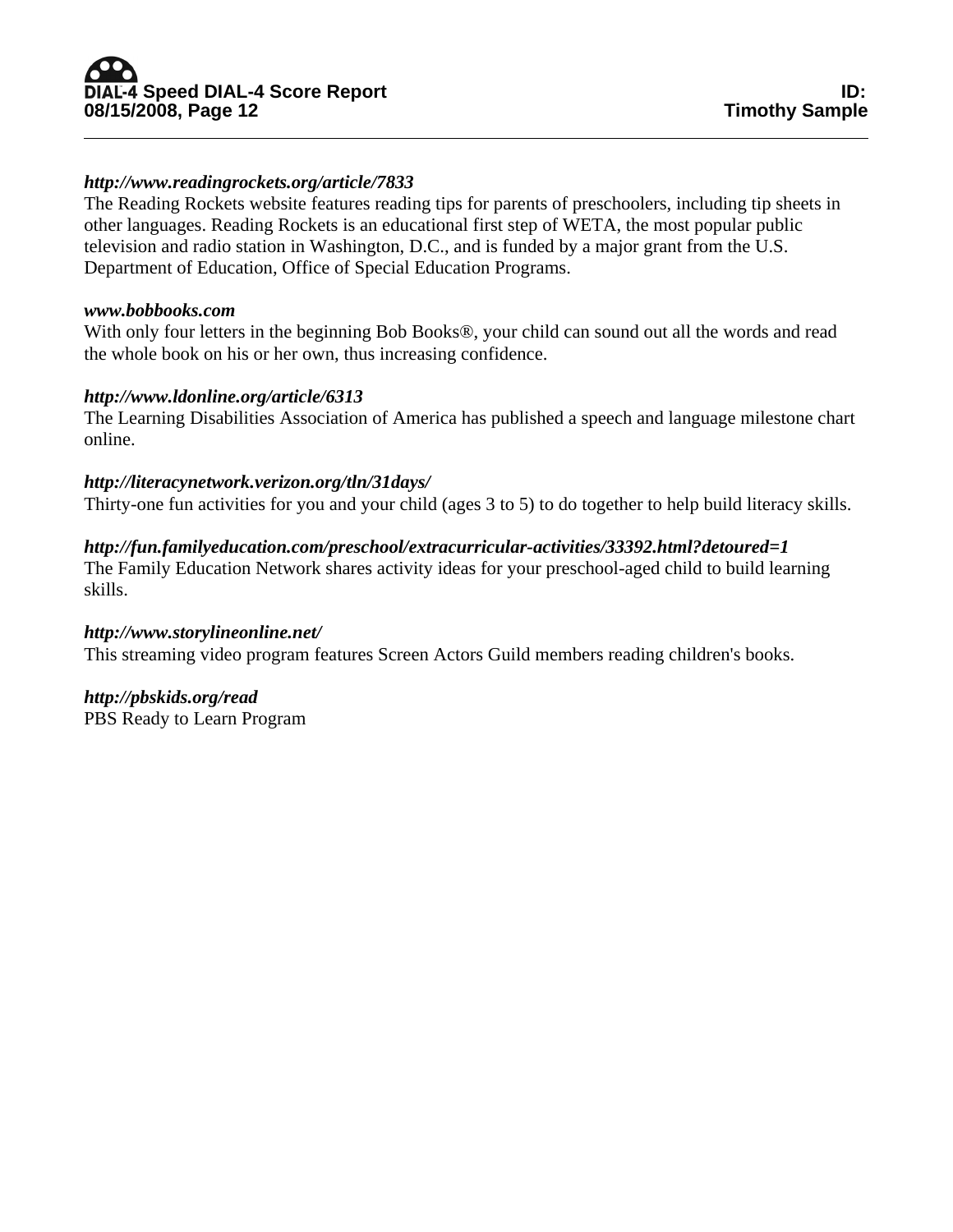# **DEVELOPING SELF-HELP SKILLS**

Children, just like adults, want to be independent. Becoming skilled at common tasks, such as dressing, grooming, and daily chores, will help build self-importance and allow your child to gain the confidence to try new things.

- *Set daily routines* so your child learns that some tasks come before others, such as washing hands before cooking or eating food and brushing teeth before going to bed.
- *Break tasks into small steps* with clear and short directions (e.g., for hand washing: wet hands, use soap, scrub front and back of hands, rinse, and dry).
- *Show how to do a task* many times before you ask your child to try it on his or her own. Describe what you are doing as you complete each step.
- *Allow lots of time for practice* of a new skill. Give lots of praise both for trying and for completing a new task.
- *Work together as a family* to get chores done. Teaching your child ata young age to help out will prepare him or her to become a helpful and responsible adult.
- *Explain safety rules* and be sure your child is aware of dangerous things in your home (e.g., don't touch the dials or buttons on the stove). Teach your child his or her full name, phone number, address, and how and when to call 911.
- *Chore charts* that use stickers and a reward system for doing tasks (e.g., getting dressed, putting away toys, washing hands without a reminder) can build self-esteem and foster independence.

# **Resources**

# *http://kidshealth.org/*

This resource website provides articles about child health, development, and behavior.

#### *http://ada.org/3230.aspx*

The American Dental Association offers videos for children on brushing their teeth.

# *http://healthymeals.nal.usda.gov/nal\_display/index.php?info\_center=14&tax\_level=2&tax\_subject=2 31&topic\_id=1196*

This U.S. Department of Agriculture website includes food safety games and activities designed for children.

# *http://www.freeprintablebehaviorcharts.com/*

In addition to free printable chore charts that include popular characters, this website offers behavior management resources for parents and teachers.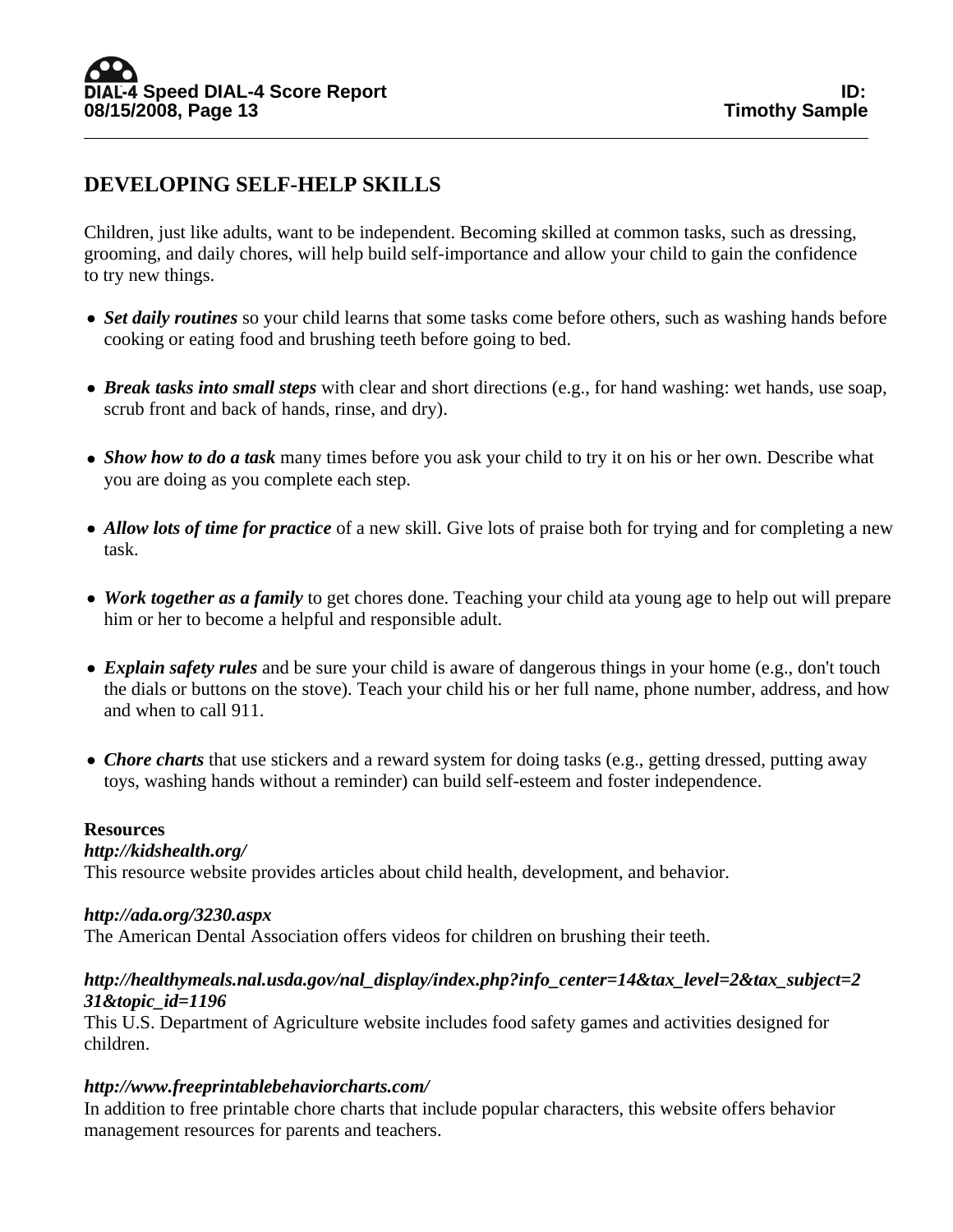# **DEVELOPING SOCIAL-EMOTIONAL SKILLS**

Understanding their own feelings helps children know how to express themselves and how to behave in difficult situations. Understanding the feelings of others helps children build strong friendships and learn fairness and compassion.

- *Set practical goals* for your child's social skills development. Limit your requests and be clear when you ask your child to act differently. For example, asking a child to keep his body still is clearer than asking him to be good. Plan social events at good times of the day for your child, and don't let them last too long. A hungry or tired child may behave poorly in a new situation that could otherwise be fun. Say clearly what happens if rules are not followed, and always follow through on any results you've stated.
- *Set daily routines* to help your child learn order and structure. For example, a daily routine might include choosing a shirt, getting dressed, eating breakfast, and then brushing teeth at the same time every morning. When your child completes tasks and routines without being distracted, give a lot of praise.
- *Model good behavior* in settings where your child must be polite, honest, or make mistakes without getting upset. Talk with your child about different kinds of feelings, and show how to be caring toward others. For example, small children will quickly learn to ask a crying person if he or she needs a tissue or a hug. Remind your child often of polite words to use, such as, "Excuse me" or "I'm sorry" or "Are you okay?" Practice how to wait until the other person is done talking in a conversation and how to nicely say no to a friend's request. If your child gets upset or throws a tantrum, try to stay calm. A parent who gets upset during a tantrum will only reinforce bad behavior. Instead, calmly tell your child to ask for what he or she wants without crying or whining. Another plan that may be useful is calmly setting a time-out period where the child decides when he or she is ready to come out.
- Let your child pay attention to one thing at a time. Often the toys or activities children choose give them a chance practice a new skill at their own rate and in their own way. Make time to play with your child. You can pretend to be a patient for the doctor or a customer at the restaurant. Don't be surprised if your child often picks the same activity or toy, or if he or she stays on one task longer than expected. Your child will move on to the next thing when the time is right.
- *Encourage your child to play with other children*. He or she will learn to show feelings, to respect others by sharing and taking turns, and how to get along with new people. When children are very young, invite one or two other children of the same age to play in your home.
- **Assist independent thinking** by going along with your child's pretend play. Your child's imaginary play is made up of his or her first original ideas, and it's important to show that you value those ideas. Encourage your child's creativity by playing along even when it feels silly. Provide dress-up clothes, pretend or real kitchen items, or puppets for creative play. Offer your child plain paper rather than printed coloring books. Ask your child to describe the things he or she likes or dislikes and tell you why. Start a "This is Me" album for keepsakes or pictures your child decides are important. This album may become a journal or diary as he or she grows older.